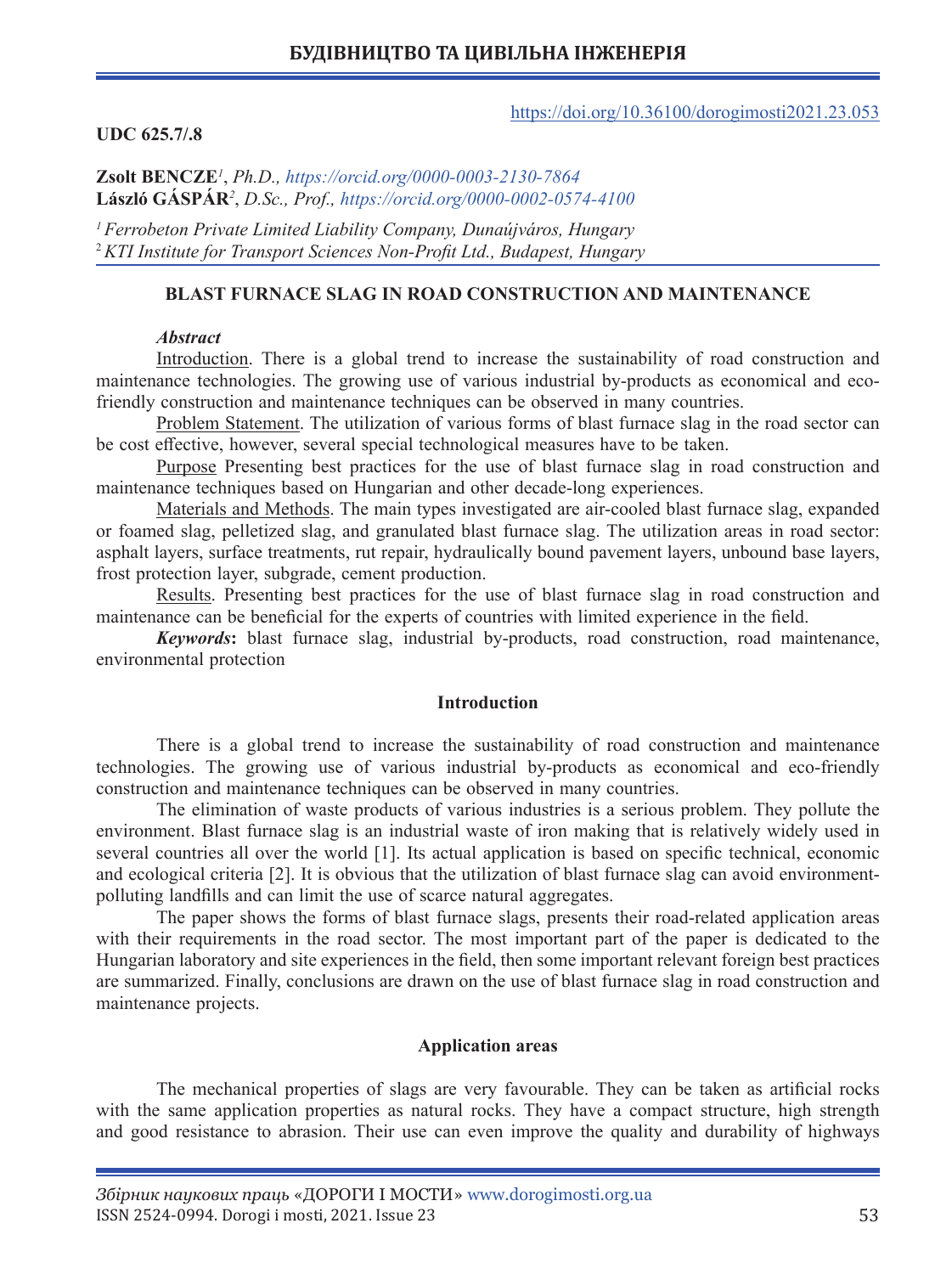and other construction products. The use of slags can trigger a considerable share of the mining of natural rocks, so the landscape and environmental destructive effects associated with rock extraction are not to be expected. Based on their good properties, metallurgical slags are especially suitable for: many construction projects, road base layers, asphalt production, concrete production, railway bedding, agricultural soil improvement, hydraulic engineering, recultivation, dam construction, thermal insulation material production (rock wool), insulation material production, sewage production, etc.

The main utilization areas in the road sector depending on the geometrical, physical, chemical and durability features of slag: asphalt layers, surface treatments, rut repair, hydraulically bound pavement layers, unbound base layers, frost protection layer, subgrade. Granulated blast furnace slag is used as a raw material for cement production and as an aggregate and insulating material, besides a supplementary cementitious material in Portland cement concrete.

## **Requirements for use**

The geometrical requirements for the use of blast furnace slag in road construction or maintenance projects are as follows: fraction, gradation, grain shape and content of fines. Physical requirements: resistance to fragmentation by Los Angeles test, resistance to wear by micro-Deval test, particle density. Chemical requirements: acid-soluble sulphate content, AS (max. 1 %), sulphur content. Durability criteria: weight loss by freeze-thaw test (1–4 %), sodium sulphate crystallization soundness test (18–35 %).

Crushed air-cooled blast furnace slag is angular, roughly cubical, and has textures ranging from rough, porous surfaces to glassy (smooth) surfaces. However, there can be considerable variability in the physical properties of blast furnace slag, depending on the iron production process. The water absorption of slag can be as high as 6 percent.

Granulated blast furnace slag is a glassy granular material that varies, depending on the chemical composition and method of production, from a coarse, popcorn-like friable structure greater than 4.75 mm in diameter to dense, sand-size grains passing a 4.75 mm sieve. Grinding reduces the particle size to cement fineness, allowing its use as a supplementary cementitious material in Portland cement concrete.

Because of their more porous structure, blast furnace slag aggregates have lower thermal conductivities than conventional aggregates. Their insulating value is of particular advantage in applications such as pavement base courses over frost-susceptible soils.

## **Relevant Hungarian experiences**

#### *Some general information*

The actual utilization of blast furnace slag started in Hungary already in the 1950's; that time it was built in water-bound macadam base courses without any previous screening. From 1976 on, research works at the predecessor of KTI , Budapest have concentrated on the elaboration of proper technologies using crushed and sieved slag as aggregate in asphalt and cement concrete mixtures. Besides, it was shown that granulated blast furnace slag could be advantageously used ― together with lime ― as binder for base courses and pavement strengthening layers.

On the initiation of KTI Institute for Transport Sciences Non-Profit Ltd., slags were officially qualified from waste materials to construction products meeting the relevant standard [4–5] requirements. Therefore, the need for air-cooled and crushed blast furnace slag has considerably increased causing shortage of the materials in some regions of the country.

ISD DUNAFERR Private Limited Company produces blast furnace slag and converter slag as a result of its metallurgical activity in Hungary. Since 2015, Ferromark Trading Ltd. sold metallurgical slags in the following shares: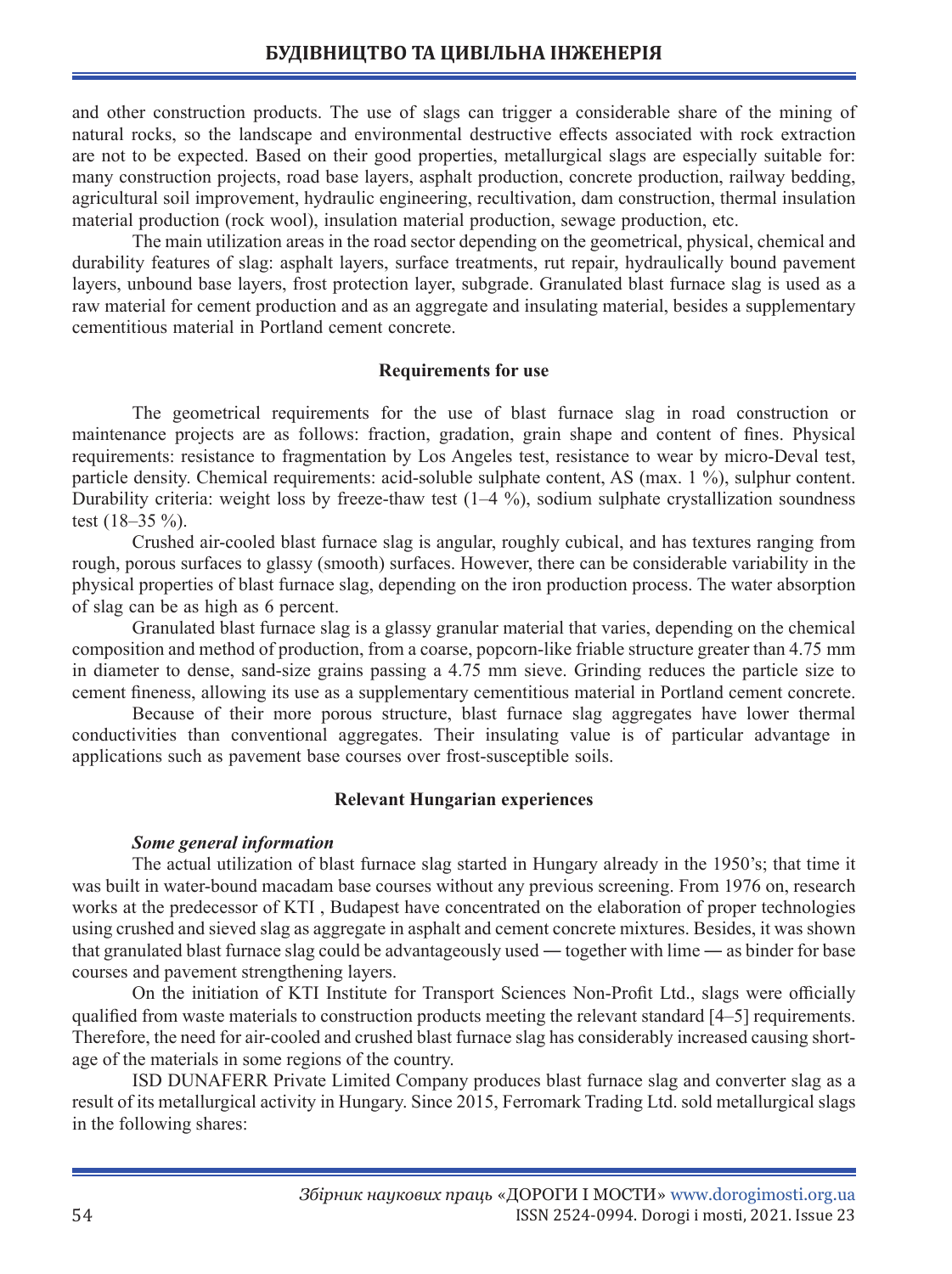- $-$  granulated blast furnace slag 38 %;
- $-$  ground blast furnace slag 18 %;
- $\sim$  converter slag 23 %;
- $-$  ground slag from dump  $21\%$ .

92 % of granulated blast furnace slag is utilized for cement industry and concrete production.

A huge blast furnace slag dump of ISD DUNAFERR Private Limited Company, in Dunaújváros can be seen in **Figure 1**.



*Figure 1* — Slag dump of ISD DUNAFERR Private Limited Company, in Dunaújváros [3]

# *Blast furnace slag in asphalt mixtures*

Blast furnace slag can be used in asphalt mixtures if the geometrical, the physical, the chemical and the durability requirements mentioned before are fully met [6]. Besides, volume constancy is also expected; that is why too "fresh" product might not be utilized for high quality asphalt mixes (the appearance of gas bubbles causing cracks in the course has to be avoided); dicalcium-silicate fragmentation should be checked. Otherwise, volume constancy is basically influenced by MgO-content of the slag. When blast furnace slag is used in asphalt base course, lower requirements have to be met.

Adding (30–60) % blast furnace slag to the coarse aggregate fraction can improve the performance of mixtures of "traditional" composition. It was shown that the skid resistance of asphalt wearing coarse surfaces containing blast furnace slag is much better than the reference values. The harder binder need of these asphalt mixtures is below that of relatively soft bitumen (with higher penetration).

Blast furnace slag is appropriate also as the aggregate of asphalt (bituminous) emulsion bound cold mixtures.

Asphalt mixtures with blast furnace slag aggregate are appropriate for the repair of rutted pavement surfaces due to their high internal friction and increased bitumen absorption.

## *Surface dressing*

Single and multiple surface dressing is widely built for increasing water permeability and/or skid resistance of pavement surface. The technique needs the high stability of aggregate used and the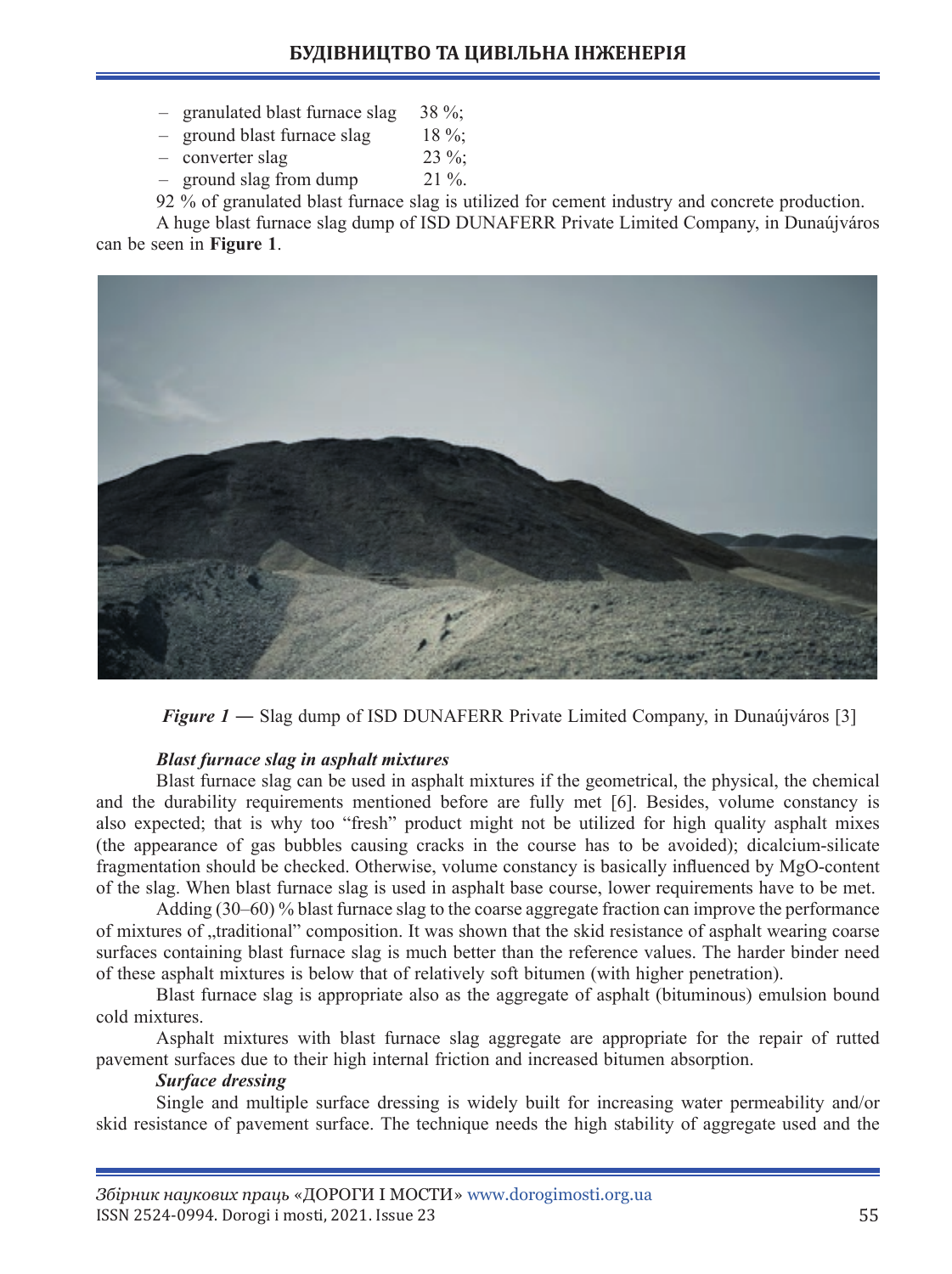good adhesion of binder (typically bituminous emulsion) to aggregate grains. Blast furnace slag surface dressings have proved to be extremely long lasting due to their durable skid resistance as well as their good adhesion to binder and the underlying pavement structural layer.

Blast furnace slag can be successfully applied in road maintenance, e.g. the shallow (max. 4 mm deep) ruts can be repaired without surface milling by single or multiple surface dressings with washed and screened slag (an additional advantage can be the penetration of the grains of first surface dressing in the old asphalt wearing course improving its resistance to deformation).

## *Hydraulically bound pavement structural layers*

Hydraulically bound mixtures used in road construction and maintenance can have the following binder types: cement, fly ash, granulated blast furnace slag, trass, active lime. When hydraulically bound mixtures with granulated blast furnace slag + quicklime binder are produced, granulated slag should be milled for attaining the needed activity (at least 15% of the material have to be below 80 μm). The binding activity of the granulate increases with higher share of lime, and together with it strengthening period is also reduced. The laid and compacted pavement structural layer can be opened to traffic, without any delay. With bituminous emulsion surface dressing, the layer has a considerable durability.

The following quality parameters are specified when granulated blast furnace slag is used in hydraulically bound mixtures: grading, CBR-value, compressive strength, tensile strength, elastic modulus. The hydraulic activity of granulated blast furnace slag depends on its chemical composition, share of fine fraction, use of reactivity increasing additives [7]. Among others, the product of CaOcontent and  $\text{Al}_2\text{O}_3$ -content is an important factor in the evaluation.

Blast furnace slag cannot be used for the manufacturing of cement concrete pavements since typically it is not able to meet the relevant high requirements. The by-product can be generally utilized for the production of cement concrete base courses.

If the granulated blast furnace slag is used for the partial binder substitution of cement, it has to fulfil the requirements of relevant standard [8]. The suitability of the cement-slag binder mix has to be tested using the relevant standard [9]. It is to be noted that the length of strength test should be lengthen to 63 days if the share of granulated blast furnace slag in the mix exceeds 60 %.

# *Unbound pavement structural layers*

The following unbound layers can come into play: well-graded crushed stone base course, gap graded macadam base course, mechanical stabilization. Their design specification can be found in the relevant Road Technical Specifications [10] with the following main requirements:

- mineral composition (volume constancy);
- grain shape (share of flaky particles);
- fragmentation (rock physical classes);
- durability (sulphate crystallisation test);
- environmental harm in accordance with MSZ EN 1744-1;
- content of fines below 0.063 mm;
- grading curves with grading limits;
- compactability (Proctor-test);
- maximum grain size;
- frost susceptibility.

# *Other road-related application areas*

In addition to the utilization of blast furnace slag in road pavement structures, there are some more road-related application areas, as frost protection layer that keeps water from rising into the pavement, and as a result, prevents frost damage to the surface layer; soil improvement layer and subgrade. Crushed blast furnace slag coming from ISD Dunaferr dump was successfully used as subgrade material in a quantity of 800,000 m<sup>3</sup> at the construction of motorway M6 section between Erd and Dunaújváros in 2005. (The chemical analysis of the samples taken of every 500 m<sup>3</sup> slag was regularly performed to check whether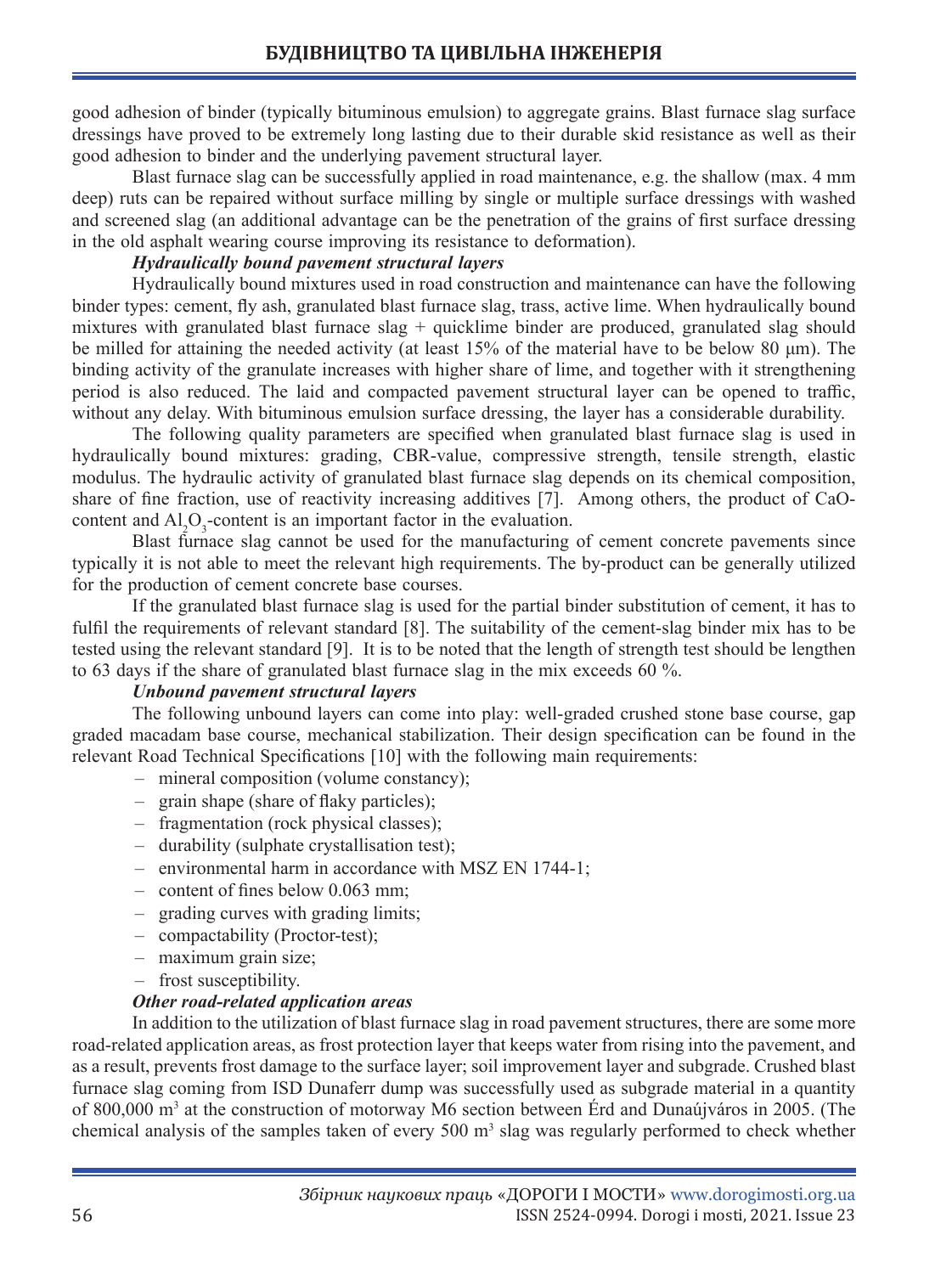contents of various heavy metal types in the material do not exceed predetermined limit values, which could endanger the contamination of neighbouring ground water by leaching). Its durability has proved to be more favourable than that of any of the «traditional» soil types in a motorway embankment.

The sand fraction of blast furnace slag can also be used for de-icing in winter road maintenance replacing the less environmentally friendly rock salting (NaCl).

KTI Institute for Transport Sciences Non-Profit Ltd. compiled a country-wide cadastre (cadaster) for recording the blast furnace slag deposits with their main physical characteristics; their majority meets the requirements for road crushed stones [12].

### **Some foreign experiences**

Slag was first applied as an aggregate in asphalt mixtures in 1969. A trial road section was built in Toronto, on which steel slag was utilized as an aggregate in asphalt base and wearing courses [13]. The experimental layers had good bearing capacity, resistance to external impacts, and durability. In 1974, in Ontario, Canada 17 trial road sections were constructed where slag was used in asphalt concrete course built for friction rehabilitation of a concrete pavement with a view to increasing surface friction [14]. Good resistance to friction and favourable adhesiveness of road surfaces were proved by the significant reduction in traffic accidents on the section in question. It was shown that weathering is not a critical criterion in the utilization of slag in asphalt layers if relatively small (max. 13 mm) slag fractions are used. The pre-coating aggregate grain with bitumen film limits expansion.

A research work at the University of Nottingham concentrated on the use of secondary materials in road construction covers technical aspects, mechanical properties of waste materials and the environmental implications of their use [15]. New methodologies were presented for the mechanical examination of secondary aggregates and for the environmental assessment. The mechanical assessment includes conventional characterisation and classification tests on both unbound and lightly treated pavement materials, as well as repeated load triaxial tests and repeated load indirect tensile tests. The environmental assessment indicates how the leaching concentration of contaminants from intensive testing can be used for assessing the environmental acceptability of a secondary material.

An extensive suite of environmental and geotechnical tests was undertaken in Australia to thoroughly assess the feasibility of using granulated blast furnace slag as a road construction material [16]. There are no environmental risks when using this industrial by-product, nor is there any leaching with it being used as an aggregate in construction applications. High friction angle, free-draining nature, acceptable resilient modulus and suitable CBR value of granulated blast furnace slag was found to be an ideal material for usage in highway fill applications. Another important finding of the Australian researchers was that this material could be reused without the need of further processing.

Chinese researchers used slag as a filler for asphalt mixes, and the effect of its rheological properties was investigated. According to the results of their scanning electron microscopy, there are several pores of 0.5–5 µm on the surface of the slag, while the surface of the limestone flour is smooth. Oxidation studies have shown that the main constituents of both substances are CaO and SiO<sub>2</sub>, but they also contain  $Fe<sub>2</sub>O<sub>3</sub>$ and other oxides in some amounts. Slag as an asphalt filler increases the value of the shear modulus of the mortar. By combining slag and limestone flour, the low temperature cracking resistance of asphalt could be minimized.

#### **Concluding remarks**

The use of blast furnace slag in road construction and maintenance should be encouraged since it offers several economical and eco-friendly techniques. Metallurgical slags are especially suitable for the following areas: road construction projects, road base layers, asphalt production, concrete production,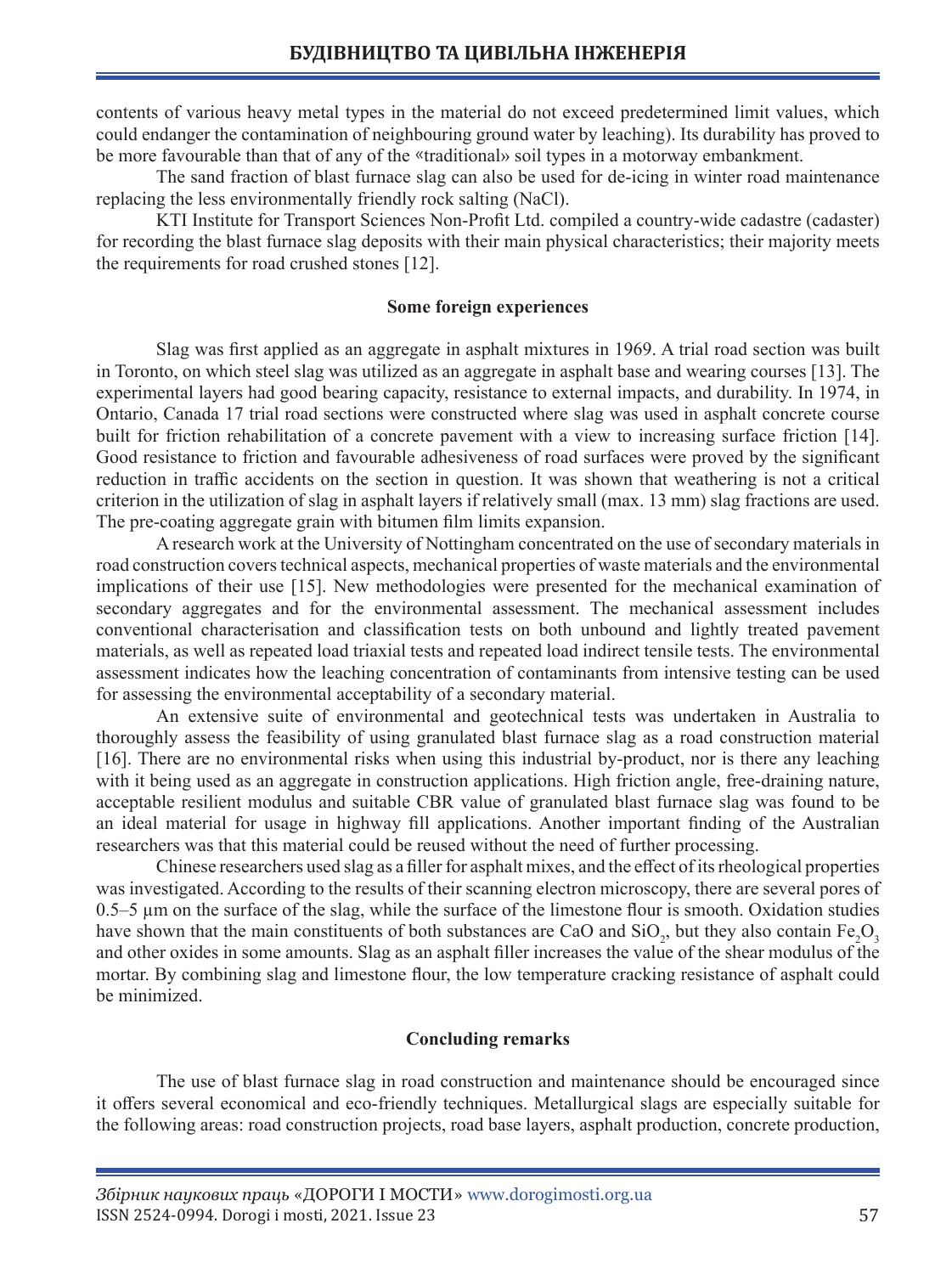road maintenance, railway bedding, agricultural soil improvement, hydraulic engineering, recultivation, dam construction, thermal insulation material production (rock wool), insulation material production, sewage production, etc.

The results gained indicate that the analysed slag types present no hazard for the environment if used in road construction. It is obvious that slag is suitable for use in concrete under normal environmental conditions and has more fire resistance than the commonly used aggregate, but when combined with Portland cement, slag does not provide increased fire resistance to concrete.

As a summary, it can be emphasized that the variety of industrial by-products — among others, blast furnace slag ― should be utilized in many national economy branches. Therefore, the publications presenting the economic and environmental advantages of the use of these materials, for example, in the road sector can have an important role in widening the list of countries where the positive consequences of the utilization of these by-products become obvious for every stakeholder.

## **References**

1. Rouabah K., Zergua A., Beroual A., Guettech M.N. Recovery and Use of Blast Furnace Slag in the Field of Road Construction in Algeria. *Open Journal of Civil Engineering*. 2013. 3. Р. 113–118. DOI: http://dx.doi.org/10.4236/ojce.2013.32013 (Last accessed: 27.01.2021) [in English].

2. Sen T., Mishra U. Usage of Industrial Waste Products in Village Road Construction. *International Journal of Environmental Science and Development*. 2010. 1, 2. P. 122–126. [in English].

3. Ground blast furnace slag. URL: http://ferromark-ker.hu/en/(HU)%20http:/ferromark-ker.hu/ orolt-kohoko/ (Last accessed: 27.01.2021) [in English].

4. Hungarian Standard EN MSZ 12 620 Aggregates for cement concrete mixtures [in Hungarian].

5. Hungarian Standard EN MSZ 13 242 Aggregates for unbound and hydraulically bound mixtures used in engineering structures and road construction [in Hungarian].

6. László Gáspár. Secondary materials in road construction. *Alföldi Nyomda Ltd*. Budapest, 2005. 255 p. [in Hungarian].

7. Hungarian Standard MSZ EN 14227-2:2005 Hydraulically bound mixtures. Specifications. Part 2: Slag bound mixtures [in Hungarian].

8. Hungarian Standard MSZ 4706-3:1991 Hydraulic complements for cements. Granulated blast furnace slag [in Hungarian].

9. Hungarian Standard MSZ EN 13282-2:2015 Hydraulic road binders. Part 2: Normal hardening hydraulic road binders. Composition, specifications and conformity criteria [in Hungarian].

10. Road Technical Specifications e-UT 06.03.52 (ÚT 2-3.207:2007) Unbound and hydraulically bound base courses of road pavement structures. Design specifications [in Hungarian].

11. Hungarian Standard MSZ EN 1744-1:2001 Tests for chemical properties of aggregates. Part 1: Chemical analysis [in Hungarian].

12. Mózes G. Cadastre of Hungarian industrial by-products that can be utilized in road construction : Research report of KTI Institute for Transport Sciences Non-Profit Ltd. Budapest, 2004 [in Hungarian].

13. Barisic I., Dimter S., Netinger I. Possibilities of Application of Slag in Road Construction. *Technical Gazette*. 2010. 17, 4. P. 523–528. [in English].

14. Ali N. A., Chan J. S. S., Papagiannakis T., Theriault E. G., Bergan A. T. The use of steel slag in asphaltic concrete. Effects of aggregates and mineral fillers on asphalt mixture performance. *American Sociaty for Testing and Materials*. 1992. P. 3–19. [in English].

15. Nunes M.C.M., Bridges M.G., Dawson A. R. Assessment of secondary materials for pavement construction: Technical and environmental aspects. Waste Management. 1996. Vol. 16, Issues 1-3. P. 87– 96. [in English].